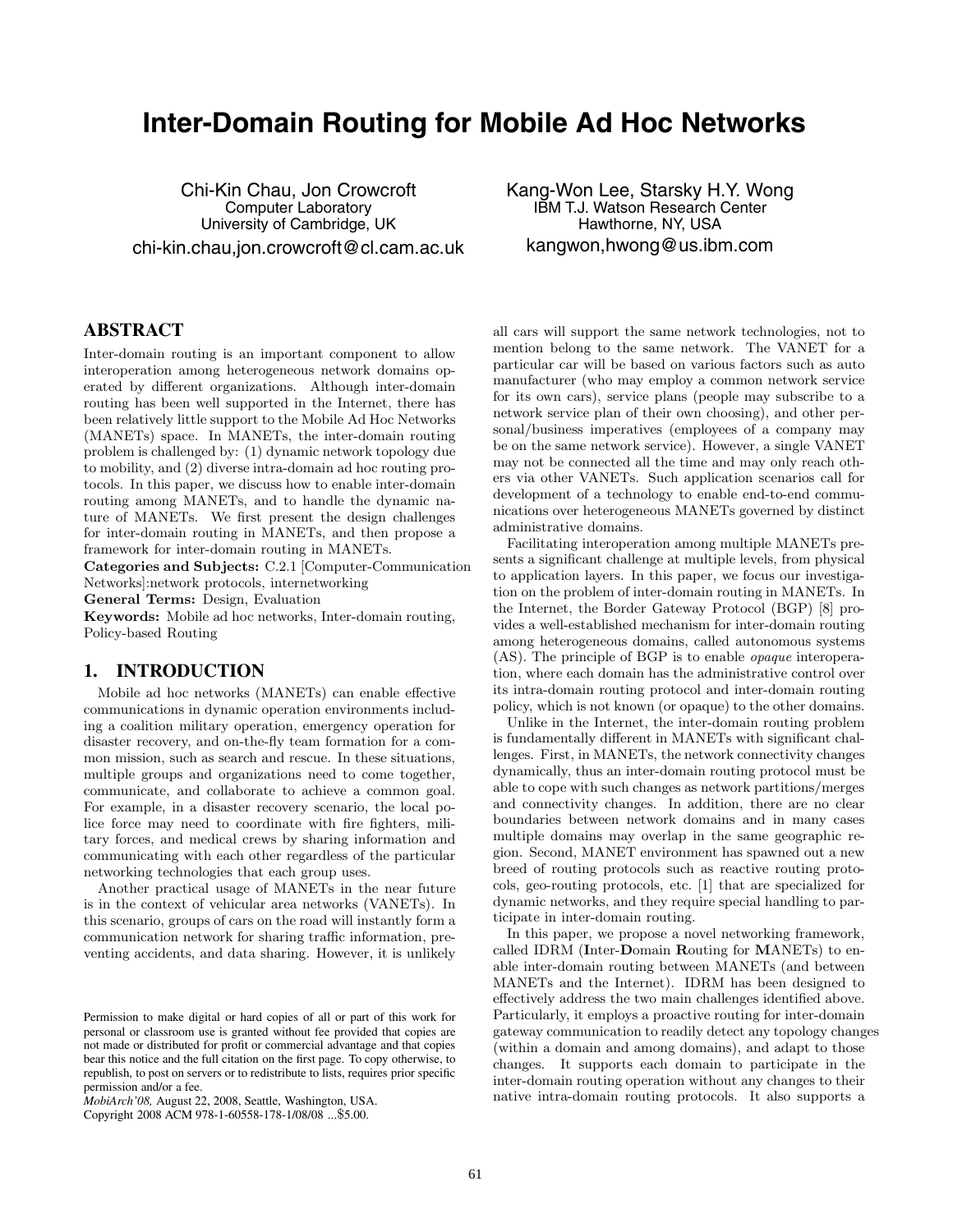

**Figure 1: The MANET of domain** A **is partitioned due to mobility.**

policy-based routing in the same spirit as in the Internet to allow business relations and administrative control could be specified. This will allow a seamless integration of IDRM with the BGP when MANETs need to interoperate with the wired network.

## **2. INSUFFICIENCY OF EXTANT ROUTING FRAMEWORKS**

In this section, we discuss why extant routing frameworks are insufficient to support inter-domain routing in MANETs. Particularly, we explain why a BGP-like protocol is inapplicable in the ad hoc environment, and what in extant ad hoc routing frameworks are missing to support interoperation among multiple MANET domains.

#### **2.1 Inadequacy of BGP for MANETs**

Consider Figure 1, which consists of three MANET domains. One might apply a BGP-like protocol to this scenario as in Figure 2. However, there are several issues that render such a protocol inapplicable. First, the path vector protocol in BGP implicitly assumes the availability of the following functions:

(1) **Internal Gateway Detection:** The internal gateways within the same domain can detect the presence of each other so that they can communicate about the information of external routes.

(2) **Internal Network Knowledge:** The gateways know the reachable destinations and the internal routes to the destinations within the domain.

These functions are normally supported by the proactive intra-domain routing protocols through continual maintenance of network state information. However, we cannot always assume the availability of this information in MANETs that use a reactive routing protocol in their domains. Also a direct application of a path vector protocol over MANETs to support these functions may be undesirable to MANETs with dynamic node mobility and scarce wireless communication bandwidth.

Second, in BGP every destination is identified by an IP address, which follows a certain network hierarchy. To announce the destinations in a domain, gateways will aggregate the IP addresses in the domain by suitable IP prefixes  $(e.g., 92.168.0.0/16)$ . However, in MANETs, mobility can create arbitrary network partition, unlike the perfect split of IP addresses as in Figure 2. Hence, IP prefixes do not suitably aggregate the IP addresses in partitioned MANETs and thus we cannot use the prefix-based routing of BGP.

Third, BGP relies on a path vector protocol that filters the paths consisting of repeated AS numbers to prevent looping. For example, in Figure 2, after topology change, the interdomain level path from a source in AS 45 (92.168.1.0/24) to AS 2334 (112.18.0.0/16) is AS  $45\rightarrow$ AS  $310\rightarrow$ AS  $45\rightarrow$ AS



**Figure 2: A similar setting in terms of topology change in BGP.**

2334. This path will be filtered by the BGP path vector protocol, and hence it will prevent the nodes in AS 45 (92.168.1.0/24) from reaching AS 2334 (112.18.0.0/16).

In general, the design considerations for inter-domain routing in MANETs are fundamentally different from that of BGP. The main challenge of BGP is to cope with the extreme scale of the Internet; however, the scale of the network is not the main concern in MANETs since they will be relatively small due to physical/wireless, technical, and geographical constraints. Rather the main challenge here is to handle the constant changes in the network connectivity at both individual node level and at network domain level due to node mobility.

#### **2.2 Insufficiency of current ad hoc protocols**

In the literature, there are several proposals to enable interoperations among multiple wireless domains [5] [9]. Most of them only focus on high level architectures and provide a sketch of required components (e.g., translation of different naming spaces, and different protocols). While these related works have considered various issues regarding interoperation of multiple networks, none of them provided a specific solution for inter-domain routing between MANETs.

In the wireless context, there have been proposals to take advantage of heterogeneous routing protocols to adapt to network dynamics and traffic characteristics. For example, hybrid routing protocols (e.g. SHARP [7]) uses both proactive and reactive routing protocols to adapt the routing behavior according to traffic patterns. The basic idea is to create proactive routing zones around nodes where there are lots of data traffic, and use reactive routing in other areas. Since the main goal of hybrid routing is to improve the routing performance in a *single* domain via adaptation, it cannot support the interaction of multiple domains with different routing protocols.

Another related approach is cluster-based networking in MANETs [3]. The idea of cluster-based networking is to form self-organizing clusters and a routing backbone among cluster heads. In this way, cluster-based networks can use hierarchical routing and achieve a scalable routing solution in a single domain. Although cluster-based routing has a structural similarity to inter-domain routing, they are essentially addressing two fundamentally different problems. The goal of inter-domain routing is to support multiple domains with *autonomous* control; on the other hand, a cluster-based routing is applicable in a single domain with a full control over its clusters (e.g., on cluster formation and cluster head election).

#### **3. DESIGN OF IDRM**

In this section, we present the design of a networking framework called IDRM (Inter-Domain Routing for MANETs)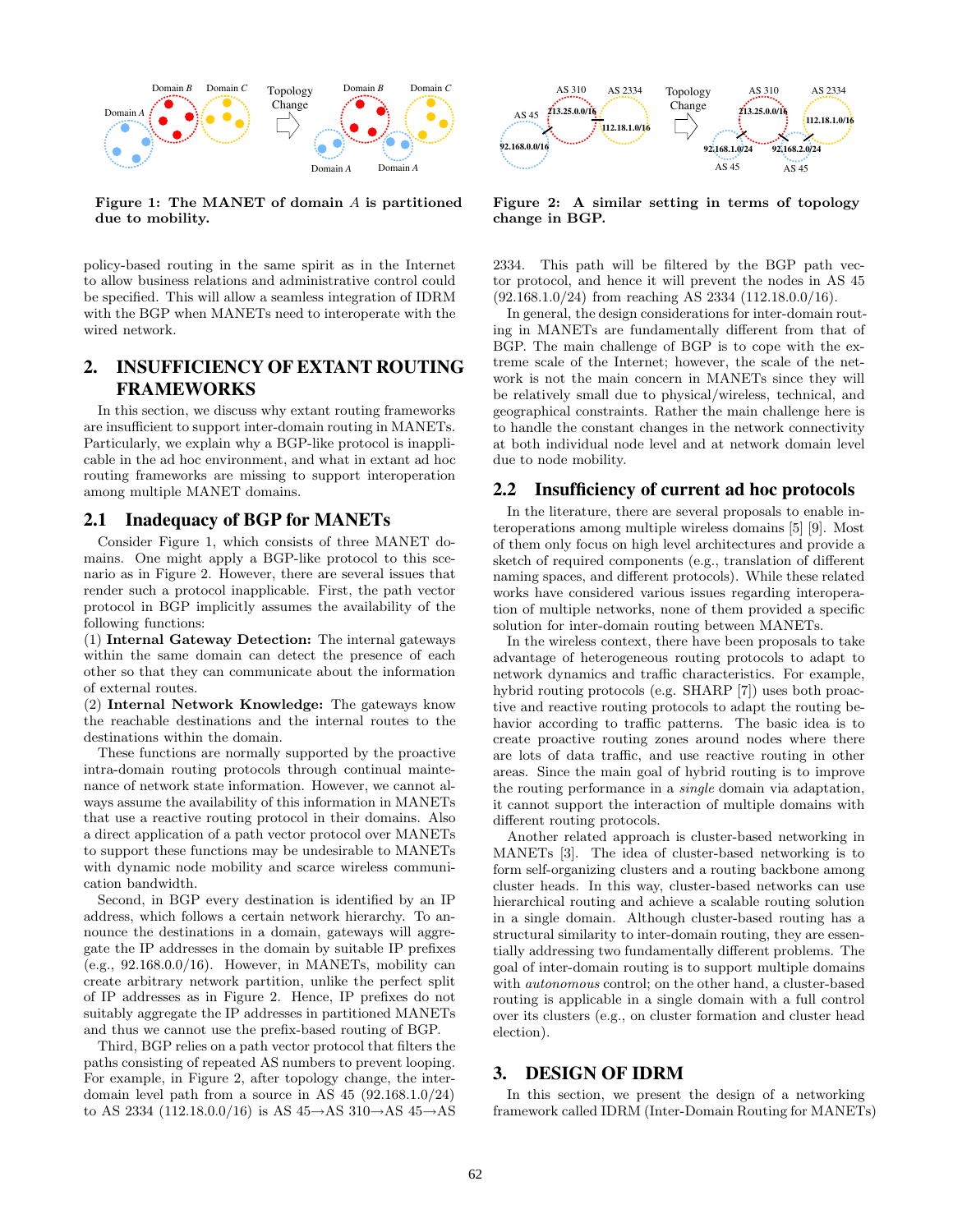to support opaque interoperations among multiple domains of MANETs. In this framework, each domain retains administrative control within its own domain while participating in collaboration. To enable inter-domain communications, IDRM requires special nodes as *gateways*. The role of gateways is more than just handling inter-domain routing; they need to bridge any technical seam that may exist between MANETs at physical, MAC, and network layers. However, the main focus of this paper is limited to the inter-domain routing functions of the gateways. A non-gateway node does not participate in the communication with the nodes in another domain. Thus multiple MANET domains may operate in the same region.

#### **3.1 Design Issues**

Now we explain the key design points of the IDRM. There are several issues that we need to handle: (1) partition and merge of domains, (2) membership announcement, (3) support for policy-based routing, and (4) data plane operations. The first two points are due to node mobility and dynamic topology, and the latter two are general issues with interdomain routing with autonomy of each domain.

#### *3.1.1 Handling Domain-level Topology Changes*

As discussed in the previous section, one of the key challenges for inter-domain routing in MANET is dynamic changes of the network topology. In particular, a single domain may be partitioned into multiple MANETs due to node mobility and the gateways in the domain must detect the event. In a domain where the intra-domain routing protocol is proactive, this event will be eventually detected via route updates. For a domain with a reactive intra-domain routing protocol, however, this event may not be detected for a long time. To handle this problem, in IDRM, the gateways maintain soft state by periodically sending beacons to each other. The period of beacon can be adaptively set based on the mobility of the nodes and the rate of topology change.

After detecting a partition, the gateways in the same partition should generate a new MANET ID so that the new partition can be uniquely identified. By dynamically assigning a new ID, we can prevent the path vector routing algorithm from mistakenly considering the route via partitioned networks as a loop.<sup>1</sup> This computation should be performed independently at each gateway in the way that (1) all the gateways in the same partition to generate the same ID, and (2) the collision of IDs of different networks to be as low as possible. One way to achieve these goals is to use a pseudo random number generator to create a new ID using the IDs of all the gateways in the network as input. The gateways in the same partition use a simple hash function (e.g., MD5) to generate a random number, then prefix it by the domain ID to get a new MANET ID. We encode the domain ID in the new MANET to support a dynamic policy translation (as discussed in 3.1.3 and [11]). Conversely, when multiple partitioned MANETs come close and get re-connected, this condition should be detected by the gateways and a new ID for the merged MANET should be generated. This follows the same process as the case of network partitioning.

#### *3.1.2 Membership Management and Announcement*

Periodically gateways should advertise the IDs of the nodes that they can reach; for this the gateways need to collect the IDs of all the nodes in the MANET for advertisement of the membership to other domains. As we pointed out earlier, in MANETs we cannot rely on IP prefix for routing between domains due to arbitrary partitions and merges. There are two possible approaches to deal with the situation. First, the gateways can coordinate and reassign the node IDs so that each MANETs can have a unique prefix every time a topology change occurs. However, this will incur significant management overhead (e.g., to generate unique prefix, generate unique node IDs, to update name-to-ID mapping) and thus will only be useful when the new topology will remain unchanged for a relatively long time.

Second, a more practical approach to handle topology changes is to let the gateways in partitioned networks advertise the membership information, and this membership digest is used for inter-domain routing. For a reasonable size MANET with less than 1000 nodes, we find that a plain membership digest containing a set of node IDs (e.g., IP addresses) without any compression is better than a more scalable solution [12]. Obviously, the second approach (based on membership digest) can cope with network dynamics better and is more graceful when partitioned MANETs merge (by just merging the memberships). Hence, we employ the second approach in IDRM.

Keeping track of the non-gateway membership in a domain poses a similar challenge to network partition detection; in a reactive routing domain, a gateway may have a stale view of its membership, and can only discover the membership change when it has data to transfer. Although we can periodically perform a membership query, this can be potentially expensive. Thus instead, we let a reactive domain only initiate a membership query when there is an indication that its membership may have changed, e.g., a node in the membership digest cannot be reached, *and* a timeout period has passed.

#### *3.1.3 Policy Support*

Inter-domain routing policy is enforced in a similar same way as in BGP. By exchanging route updates (announcements and withdrawal) in a path vector protocol, interdomain routing policies will be translated as the decisions of filtering and selecting routes at gateways. Using a path vector protocol, if a gateway  $a_1$  in domain A is willing to provide a transit service to a neighboring domain B for a destination with node ID  $c_1$ , then  $a_1$  appends its MANET ID to the route announcement of the selected path to  $c_1$  and announces it to a connected gateway  $b_1$  in domain B. Upon receiving the announcement,  $b_1$  will decide if this path is more preferable than the current using path to  $c_1$  based on its routing policy. If a new path is selected,  $b_1$  will record the source of announcement as  $a_1$  and distributes the announcement to other internal gateways in the MANET.

There are a variety of ways to specify routing policy rules. For example, in a next-hop-based policy specification, gateways will select paths only based on the next-hop domain in the route announcement (based on commercial relations like customer, provider, or peer). In a path-based specification, a domain will specify a complete ordered preference of all the acyclic domain-level paths; paths with higher rank are more preferable. In a cost-based specification, a domain will

<sup>&</sup>lt;sup>1</sup>It is possible to extend this basic protocol to include a leader election process and let the leader of a domain coordinate intradomain operations (e.g., hierarchical beaconing among gateways, or MANET ID generation). But we do not discuss such schemes here for simplicity.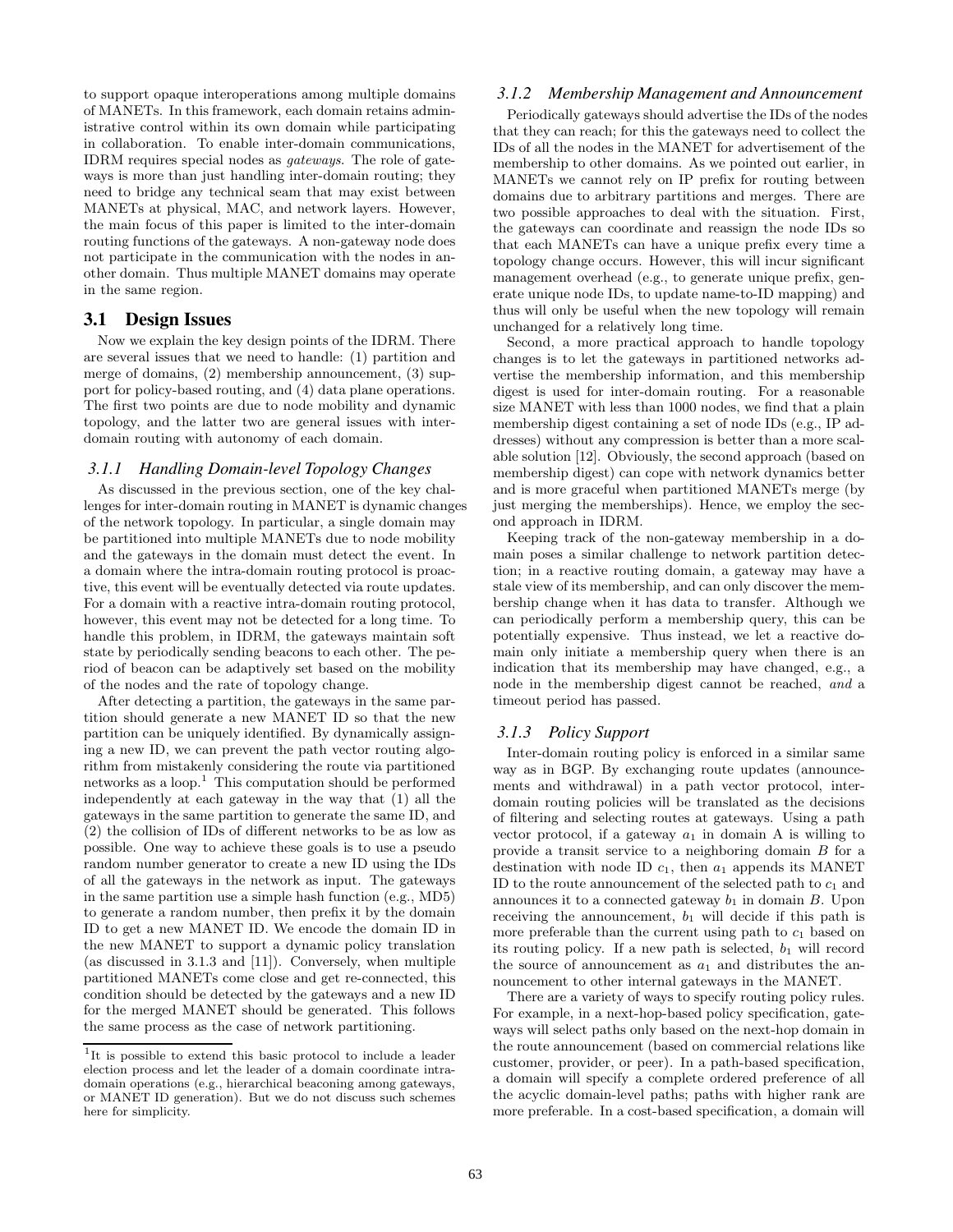assign a numerical cost to every other domain as a subjective evaluation of the performance. Gateways will select the paths with the minimum total cost of all the downstream domains. In our design, we do not restrict the way interdomain policies could be specified, but we assume that a next hop specification is used in our description.

One important issue to address in MANETs is that these routing policies are defined by network operators as static rules. Now in a MANET environment, a single domain may partition into multiple networks (e.g., a domain A breaks down into  $A_1$  and  $A_2$ ). Thus it is necessary to have a mechanism to automatically translate the original policy when such topology change happens. In [11], we have reported preliminary results on how to translate the static policies when a domain partitions under the next-hop-based specification and the cost-based specification. We refer the reader to [11] for more discussion on this topic. In general, designing a mechanism to handle dynamic policy translation for MANETs is an interesting topic requiring further research.

#### *3.1.4 Data Plane Operations*

When a node sends data packets to an external destination (in another domain or in another partitioned network), it forwards the packets to one of the reachable intra-domain gateways. In a reactive domain, the sending node will first initiate a route discovery, and a gateway node that has a route to the destination will respond. In a proactive domain, the sending node will have a list of intra-domain gateways, and select one of them based on its own preferences. In either case, the gateway will first see if it is directly connected to the domain that contains the destination. If it is then it just forwards the packet; otherwise, it will forward the packets to a gateway connected to the destination domain based on the inter-domain routing information.

For incoming packets, the gateway performs a protocol translation and invokes the intra-domain routing protocol. In a reactive domain, the gateway will initiate a route discovery process if it does not already have the route in the cache. In a proactive domain, the gateway can determine if the destination is reachable from the local routing table.

If for some reasons the destination cannot be reached (e.g., the node may have been disconnected from any domain) IDRM does not provide feedback for unreachable destination. Following the design principles of the Internet, the problem should be handled at a higher layer. Although we only discuss proactive and reactive routing protocols in this paper, it is not difficult to see that this framework can support other types of intra-domain routing protocols (e.g., georouting and hybrid routing). Thus we do not present these cases in this paper.

#### **3.2 Protocol Specification**

This section describes the inter-domain routing protocol of IDRM in pseudo codes. We present three algorithms to be executed at each gateway. Algorithm 1 is a subroutine to generate route updates (including route announcement and withdrawal). Algorithm 2 is a continual process of a gateway to handle the interaction between inter-domain gateways. Algorithm 3 is a continual process to manage the intra-domain membership.

For a gateway i in a domain A, let  $G<sup>intra</sup>(i)$  denote a set consisting of the intra-domain gateways to that  $i$  has connectivity, and  $G<sup>inter</sup>(i)$  denote a set consisting of the interdomain gateways i is directly connected. Let  $M(i)$  denote the set of intra-domain members to that i has connectivity.

|  | <b>Algorithm 1 Route Announcement Update</b> |  |
|--|----------------------------------------------|--|
|  |                                              |  |

| $need\_update \leftarrow FALSE$                         |
|---------------------------------------------------------|
| // store old route annoucement for withdrawal           |
| if ( MD, path  $\neq$ NULL) then                        |
| withdraw [MD, $path$   $\leftarrow$ [MD, $path$ ]       |
| end if                                                  |
| if (any change in $Gintra(i)$ ) then                    |
| // generate a new MANET ID                              |
| $\text{MANET\_ID} \leftarrow f(A, G^{\text{intra}}(i))$ |
| $need$ -update $\leftarrow$ TRUE                        |
| $//$ else MANET ID does not change                      |
| end if                                                  |
| <b>if</b> (any change in $M(i)$ ) then                  |
| // generate a new membership digest                     |
| $MD \leftarrow b(M(i))$                                 |
| $need\_update \leftarrow TRUE$                          |
| // else the membership digest does not change           |
| end if                                                  |
| $path \leftarrow \{MANETID\}$                           |
|                                                         |
| return a new route announcement [MD, path]              |

Algorithm 1 checks any change in the membership of  $G<sup>intra</sup>(i)$ and  $M(i)$ , and generate a new route announcement if necessary, and a route withdrawal that uses old membership information and MANET ID. Here, the function  $f$  denotes a one-way hash function (e.g., MD5) to create a MANET ID based on the original domain ID, and the set of gateways, and the membership digest based on  $M(i)$ .

| <b>Algorithm 2</b> Main Routine of the Gateway                                                    |
|---------------------------------------------------------------------------------------------------|
| while (true) do                                                                                   |
| if (timer $>$ announcement interval) then                                                         |
| $//$ generate a new route announcement                                                            |
| call Algorithm 1                                                                                  |
| <b>if</b> need update then                                                                        |
| if withdraw [MD, path] $\neq$ NULL then                                                           |
| send withdrawal withdraw<br>[MD, $\mathbf{path}]$ to $G^{\mathsf{inter}}(i)$                      |
| withdraw [MD, $path$ ] $\leftarrow$ NULL                                                          |
| end if                                                                                            |
| send route announcement [MD, <b>path</b> ] to $G^{\text{inter}}(i)$                               |
| end if                                                                                            |
| end if                                                                                            |
| // propagate route withdrawal                                                                     |
| <b>if</b> (received a route withdrawal withdraw[MD, <b>path</b> ]) then                           |
| $//$ update the path vector                                                                       |
| delete [MD, path]                                                                                 |
| $path \leftarrow append (MANET.ID, path)$                                                         |
| announce withdraw<br>[MD, $\mathbf{path}$ ] to $G^{\mathsf{inter}}(i) \cup G^{\mathsf{intra}}(i)$ |
| end if                                                                                            |
| // propagate route announcement                                                                   |
| if (received a route announcement [MD, path]) then                                                |
| if (announcement from $g^{\text{new}}$ not in $G^{\text{inter}}(i)$ ) then                        |
| // new connected inter-domain gateway found                                                       |
| $Ginter(i) \leftarrow Ginter(i) \cup \{gnew\}$                                                    |
| end if                                                                                            |
| if ((no route to MD) OR (path $\prec$ route to MD)) then                                          |
| // update the path vector                                                                         |
| insert [MD, <b>path</b> ] at the top                                                              |
| $path \leftarrow append (MANET.ID, path)$                                                         |
| announce [MD, <b>path</b> ] to $G^{inter}(i) \cup G^{intra}(i)$                                   |
| end if                                                                                            |
| end if                                                                                            |
| increment timer and sleep                                                                         |
| end while                                                                                         |

Algorithm 2 presents the main function of a gateway participating in IDRM. The main routine consists of two parts.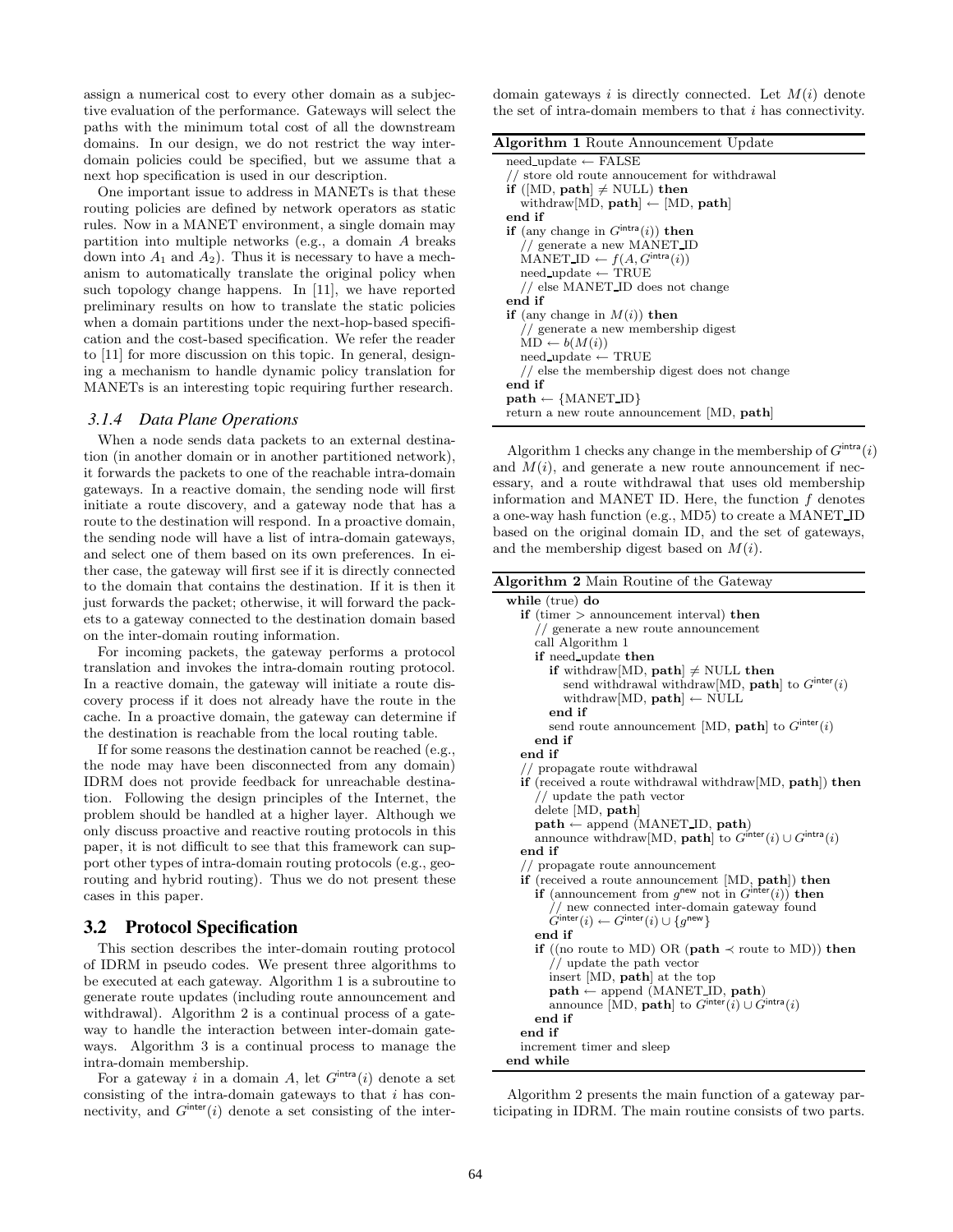First, it periodically polls its domain status, generates a new route announcement or route withdrawal, and broadcasts the route updates to its neighbouring inter-domain gateways. Second, it wakes up when a new route withdrawal or announcement is received from one of its neighbours and process them. In the route announcement, **path** is an ordered list of MANET IDs, i.e.,  $[MANETID_1, \ldots,$  $MANET\_ID_n$ , which indicates the nodes in MD can be reached by traversing MANET ID<sub>1</sub>, then MANET ID<sub>2</sub>, ..., and finally MANET  $ID_n$ . When it processes a route withdrawal, it first deletes the path vector as indicated by route withdrawal, and then propagate the route withdrawal by appending its MANET ID. When it processes a route announcement, it first examines if the origin of the announcement is already in its list of neighbours. If it is a new neighbour it updates the list. Then it compares the new path information using its inter-domain routing policy. If the route specified in the **path** is allowed and is more preferable than the current route to MD based on inter-domain routing policy (i.e.,  $path \prec route$  to MD), the gateway updates its routing table by inserting the new route to the top (assuming that the preference of a route is determined by the order in the routing table), and then appends its own MANET ID in front of **path** and rebroadcasts the information to its neighbours.

| <b>Algorithm 3</b> Beaconing among Intra-domain Gateways    |
|-------------------------------------------------------------|
| while (true) do                                             |
| if (timer $>$ beacon interval) then                         |
| send beacons to every gateway in $Gintra(i)$                |
| end if                                                      |
| for all (gateway g in $Gintra(i)$ ) do                      |
| <b>if</b> (no beacons from q within time limit) <b>then</b> |
| // network has partitioned                                  |
| $Gintra(i) \leftarrow Gintra(i) \setminus \{g\}$            |
| raise change flag                                           |
| end if                                                      |
| end for                                                     |
| if (received a beacon from g not in $Gintra(i)$ ) then      |
| // network merge event OR new gateway                       |
| $Gintra(i) \leftarrow Gintra(i) \cup \{g\}$                 |
| raise change flag                                           |
| end if                                                      |
| <b>if</b> (change flag is up) <b>then</b>                   |
| $//$ generate a new route announcement                      |
| call Algorithm 1                                            |
| send the route announcement to $Ginter(i)$                  |
| reset change flag                                           |

Algorithm 3 is a separate thread that takes care of the exchange of beacons among the gateways in the same domain. Periodically, a gateway sends out a beacon to all intra-domain gateways notifying its presence. When it does not receive a beacon from one or more of the gateways in its intra-domain, it updates  $G<sup>intra</sup>(i)$ . Similarly, when it receives a beacon from a gateway  $g$  that is not currently in the list of intra-domain gateways, it updates its entry. When these changes are detected, the gateway initiates a route announcement process to update its neighbours.

#### **4. OVERHEAD ANALYSIS**

**end if**

**end while**

increment timer and sleep

In this section, we study the feasibility of the proposed IDRM protocol by estimating the message overhead incurred by the protocol. Our analysis aims to convey a basic picture of the estimated overhead, without involving the detailed steps of the protocol. We assume that no control packets are dropped or retransmitted, and the inter-domain routing policies are simple, so that gateways will not switch forwarding paths except when the paths are disconnected. Our analysis follows a similar approach for analyzing proactive and reactive routing protocols in [4].

| Defintion                           |
|-------------------------------------|
| Total number of nodes in a domain   |
| The number of gateways in a domain  |
| Transmission radius                 |
| Average speed of a node             |
| Average number of links in a domain |
|                                     |

First, consider a single domain with the parameters as defined in Table 4. Assume that the mobility process of nodes is stationary and be confined to a bounded area. For a pair of nodes, if one node moves out of the transmission radius of other, then the link between them breaks. So, the average lifespan of a link is  $\Theta(r/\bar{\nu})$ , and the average number<br>of link breakages nor second due to mobility is  $\Theta(\bar{\nu}_{\bar{\nu}}/r)$ of link breakages per second due to mobility is  $\Theta(\bar{E}\bar{\nu}/r)$ .<br>Since the mobility process of nodes is stationary who

Since the mobility process of nodes is stationary where there is no net links are created or broken over time, the average numbers of link creations per second due to mobility in the domain is also  $\Theta(\bar{E}\bar{\nu}/r)$ . Hence, the average number<br>of link state changes (creations or breakages) per second of link state changes (creations or breakages) per second is  $\Theta(\bar{E}\bar{\nu}/r)$ . The control overhead of intra-domain routing<br>protocols is determined by the number of link state changes protocols is determined by the number of link state changes.

Next, we estimate the overhead for proactive intra-domain routing protocols, reactive intra-domain routing protocols, and inter-domain routing protocol, respectively.

(1) **Proactive Intra-domain Routing Protocols:** Each node periodically broadcasts hello packets to its neighbours. Based on the received hello packets, each node announces a new link-state/distance-vector packet that will be propagated throughout the MANET. Let  $\lambda^{hel}$  be the number of hello packets broadcast by each node per second. The total number of hello packets per second is  $\lambda^{\text{hel}}N$ .

Since the average number of link state changes per second is  $\Theta(\bar{E}\bar{\nu}/r)$ , the total number of link-state/distance-vector packets per second broadcast is  $O(E^2 \bar{\nu}/r)$ . This is an upper<br>bound because optimized broadcast-based protocols (e.g. bound because optimized broadcast-based protocols (e.g., OLSR) normally requires less than  $\bar{E}$  transmissions for each link-state/distance-vector packet to propagate throughout the network. Thus, the estimated number of control packets per second is:

$$
\lambda^{\text{hel}} N + \mathcal{O}(\bar{E}^2 \bar{\nu}/r) \tag{1}
$$

This is also the control overhead per second (at domain level) by IDRM to detect network partition and merging.

(2) **Reactive Intra-domain Routing Protocols:** IDRM requires beaconing among gateways to detect network partition or merging. The number of gateway pairs that will beacon each other is upper bounded by  $O(G^2)$ . Let  $\lambda^{bea}$  be the beaconing rate between a pair of gateways. Then total number of beacons per second by gateways is  $O(\lambda^{\text{bea}}G^2)$ .

Let  $L$  be the average number of hops between a pair of nodes in the MANET. The number of link state changes per second for a path between a pair of gateways is:  $\Theta(\bar{L}\bar{\nu}/r)$ .<br>Since each link state change will incur maintenance overhead Since each link state change will incur maintenance overhead in reactive routing protocols, it is reasonable to assume that